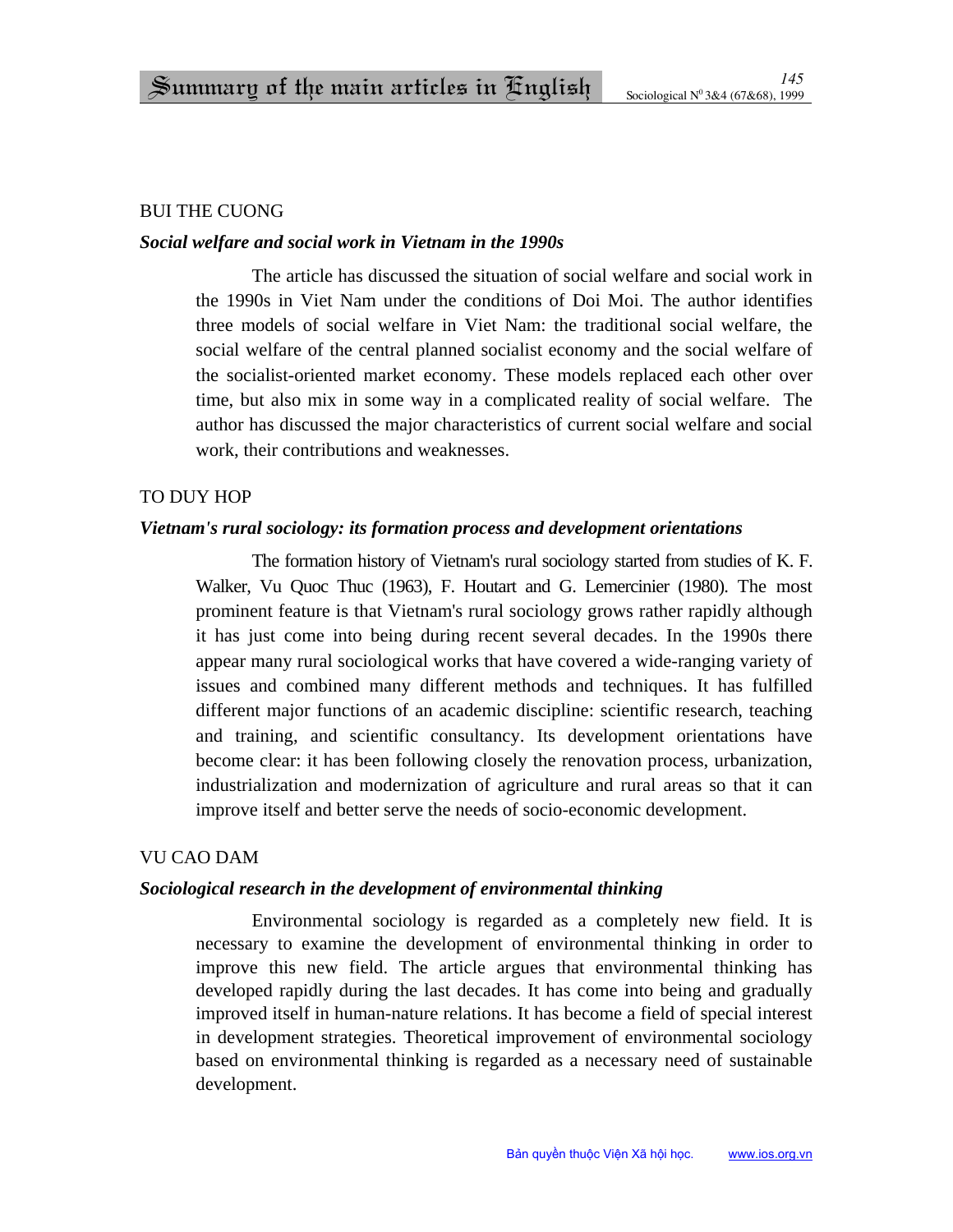## MAC DUONG

## *Researching poverty in Ho Chi Minh City from a social science viewpoint*

Poverty alleviation is one of the tasks that are of strategic character in our nation's development. It requires social science's concerns and interests. The article has analyzed social impacts of urbanization and market economy on poverty, and regarded poverty as a result of many combined socio-economic reasons. The author emphases the role of social science, especially sociology and ethnology. This role finds expression in carrying out surveys at community and family levels in order to know the poverty situation, its causes and to predict its tendencies as well as prospects of the implementation of the poverty alleviation policy in Ho Chi Minh City in the current renovation context.

## TRAN HUU QUANG

#### *Social functions of the press in Sai Gon's history during the French colonial rule*

Two social functions of the Sai Gon press during the French colonial rule are largely recognized: the dissemination of the Vietnamese romanized script and the forum for the anti-colonial struggle. The article has added two social functions that must be historically stressed: the function of economic information and the function of introducing and publishing new ideas about social reform. These functions had contributed to laying the ideological and social bases for the later social and revolutionary movements. The press is a pioneer of a new social institution, i. e. mass media. This new institution had created a social space, an open information space to which everybody could access. Therefore historically it is one of the social bases for social progress.

### DANG NGUYEN ANH

## *Migration and management of migration in a new stage: some reflections from a research viewpoint*

This article examined the issue of migration and population management which has been treated as one of the main objectives of Vietnam's new national strategy for population and development for the 2000-2010 period. Although increased population mobility is an integral part of the on-going process of development, in the eyes of government policy-makers and planners, spontaneous migration remains unwanted and should be limited.

Along with this tendency, a number of drawbacks have emerged in policy formulation and implementation, directly or indirect affecting migration and migrants themselves. The government's striving for poverty alleviation and social equity have excluded the migrant poor who are not considered official residents at the places of destination. In a growing bureaucratic system wherein societal management is based on official residential status, spontaneous migrants have